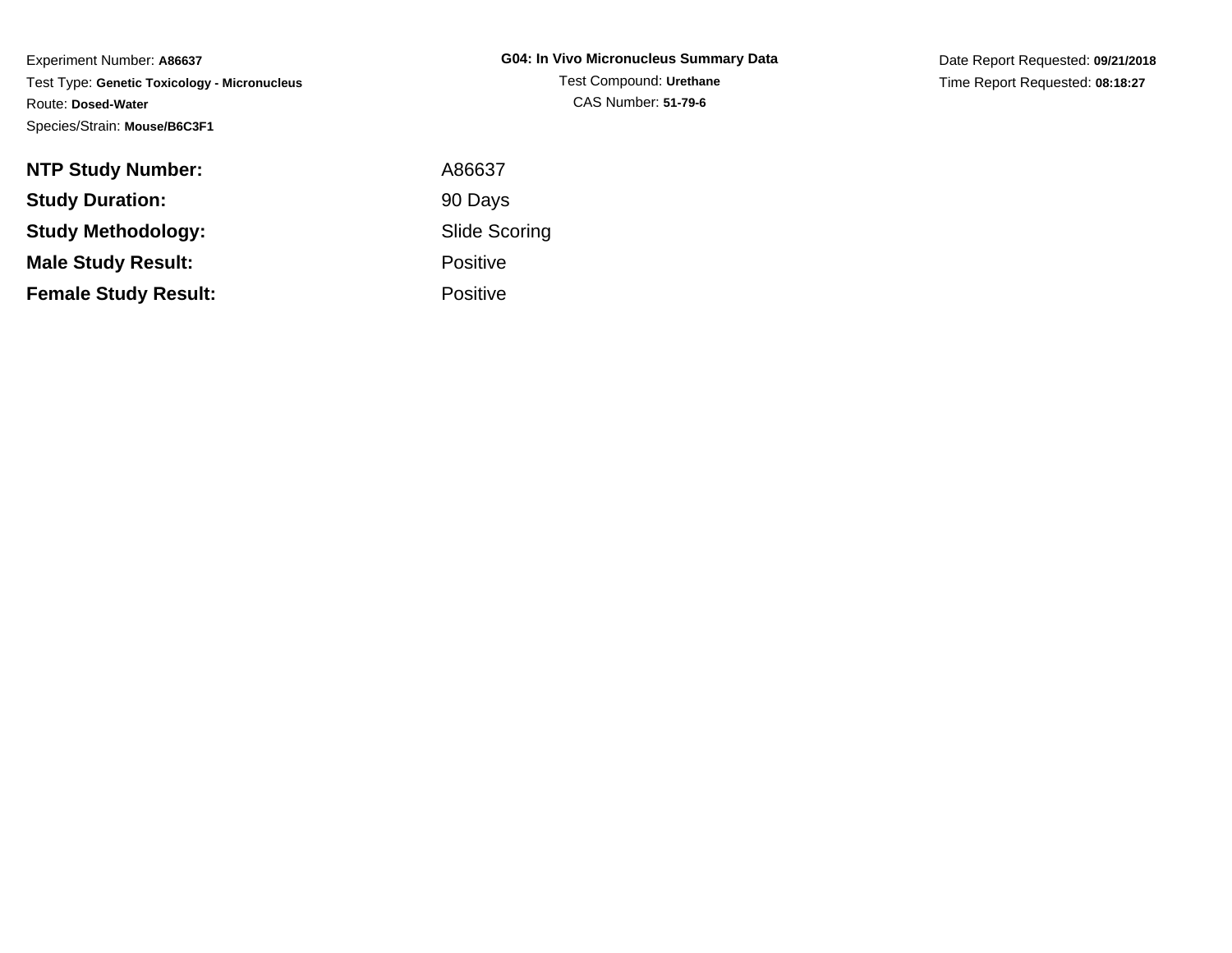Test Type: **Genetic Toxicology - Micronucleus**Route: **Dosed-Water**

| <b>MN PCE/1000</b>           |    |                  | <b>MN NCE/1000</b> |    |                  |             |
|------------------------------|----|------------------|--------------------|----|------------------|-------------|
| Dose (mg/mL)                 | N  | Mean $\pm$ SEM   | p-Value            | N  | Mean $\pm$ SEM   | p-Value     |
| Vehicle Control <sup>1</sup> | 12 | $2.41 \pm 0.26$  |                    | 12 | $1.78 \pm 0.16$  |             |
| 0.05                         | 8  | $4.11 \pm 0.72$  | 0.0146             | 8  | $2.79 \pm 0.26$  | 0.0236      |
| 0.2                          | 8  | $4.92 \pm 1.01$  | $0.0010*$          | 8  | $4.56 \pm 0.42$  | $< 0.001$ * |
| 0.75                         | 8  | $8.08 \pm 1.07$  | $< 0.001$ *        | 8  | $9.18 \pm 0.76$  | $< 0.001$ * |
| 2.0                          | 8  | $17.87 \pm 2.39$ | $< 0.001$ *        | 8  | $19.29 \pm 2.15$ | $< 0.001$ * |
| Trend p-Value                |    | $< 0.001$ *      |                    |    | $< 0.001$ *      |             |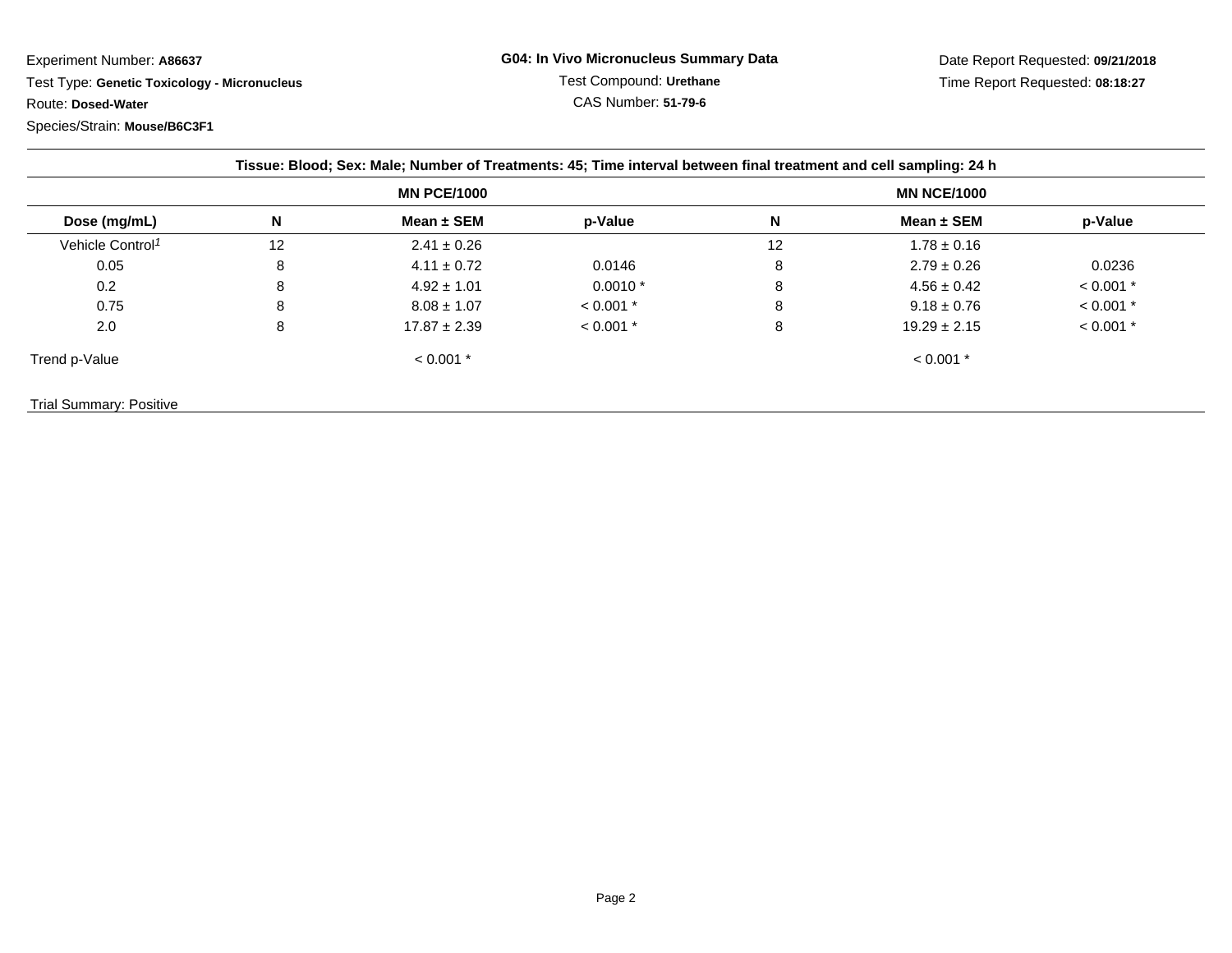Test Type: **Genetic Toxicology - Micronucleus**Route: **Dosed-Water**

| <b>MN PCE/1000</b>           |    |                  |             |    |                  |             |
|------------------------------|----|------------------|-------------|----|------------------|-------------|
| Dose (mg/mL)                 | N  | Mean $\pm$ SEM   | p-Value     | N  | Mean $\pm$ SEM   | p-Value     |
| Vehicle Control <sup>1</sup> | 12 | $3.26 \pm 0.44$  |             | 12 | $2.04 \pm 0.10$  |             |
| 0.05                         | 8  | $4.14 \pm 0.60$  | 0.2150      | 8  | $2.83 \pm 0.28$  | 0.0866      |
| 0.2                          | 8  | $4.63 \pm 0.88$  | 0.1129      | 8  | $4.07 \pm 0.23$  | $< 0.001$ * |
| 0.75                         | 8  | $9.97 \pm 1.91$  | $< 0.001$ * | 8  | $10.33 \pm 1.42$ | $< 0.001$ * |
| 2.0                          | 8  | $22.68 \pm 2.74$ | $< 0.001$ * | 8  | $21.87 \pm 2.16$ | $< 0.001$ * |
| Trend p-Value                |    | $< 0.001$ *      |             |    | $< 0.001$ *      |             |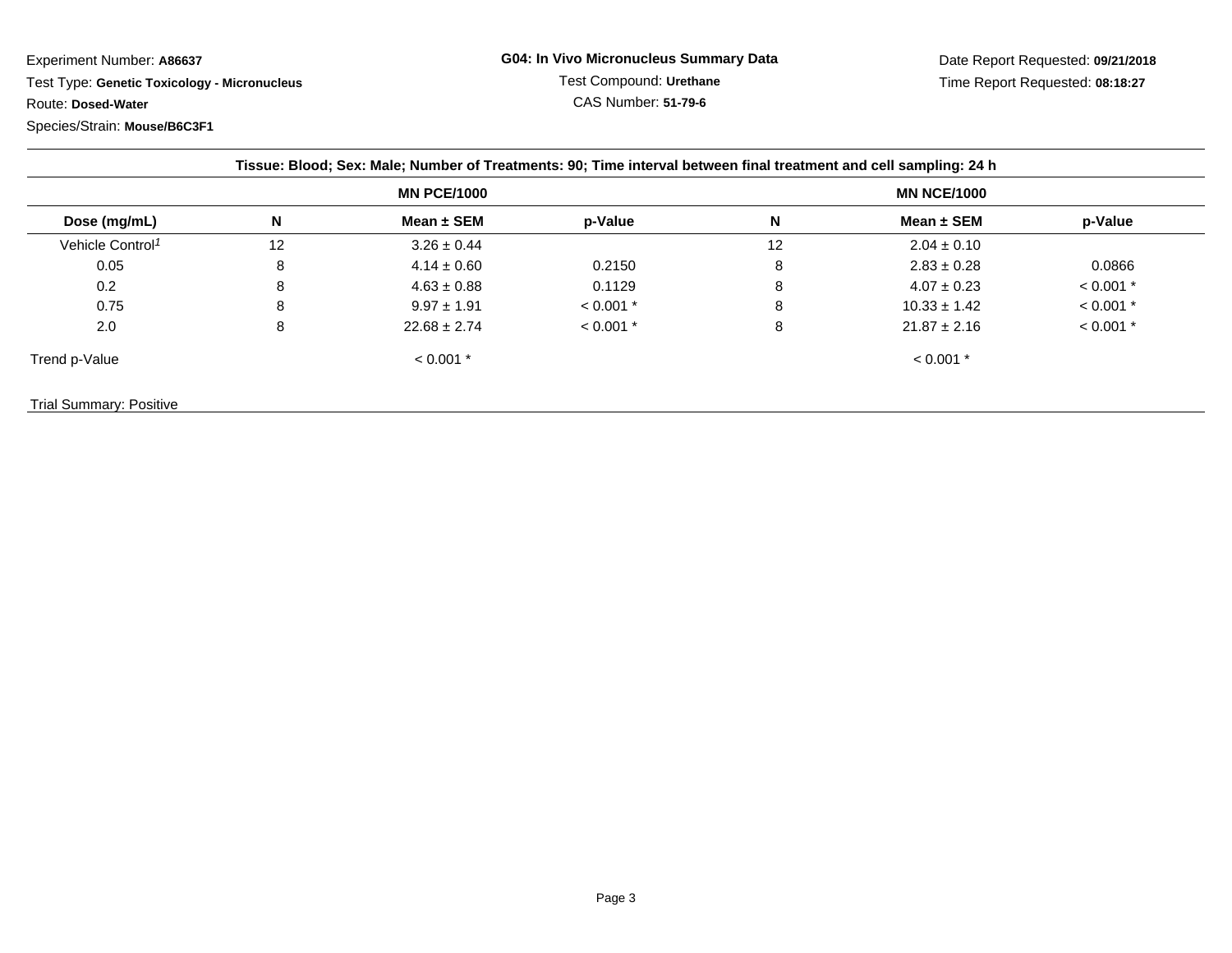Test Type: **Genetic Toxicology - Micronucleus**Route: **Dosed-Water**

| <b>MN PCE/1000</b>           |    |                  |             |    |                  |             |
|------------------------------|----|------------------|-------------|----|------------------|-------------|
| Dose (mg/mL)                 | N  | Mean $\pm$ SEM   | p-Value     | N  | Mean $\pm$ SEM   | p-Value     |
| Vehicle Control <sup>1</sup> | 12 | $2.34 \pm 0.29$  |             | 12 | $1.30 \pm 0.08$  |             |
| 0.05                         | 8  | $1.82 \pm 0.21$  | 0.7890      | 8  | $1.86 \pm 0.19$  | 0.0121      |
| 0.2                          | 8  | $4.27 \pm 0.50$  | 0.0073      | 8  | $4.22 \pm 0.22$  | $< 0.001$ * |
| 0.75                         | 8  | $10.72 \pm 1.56$ | $< 0.001$ * | 8  | $9.27 \pm 0.50$  | $< 0.001$ * |
| 2.0                          | 8  | $21.00 \pm 2.60$ | $< 0.001$ * | 8  | $17.34 \pm 1.09$ | $< 0.001$ * |
| Trend p-Value                |    | $< 0.001$ *      |             |    | $< 0.001$ *      |             |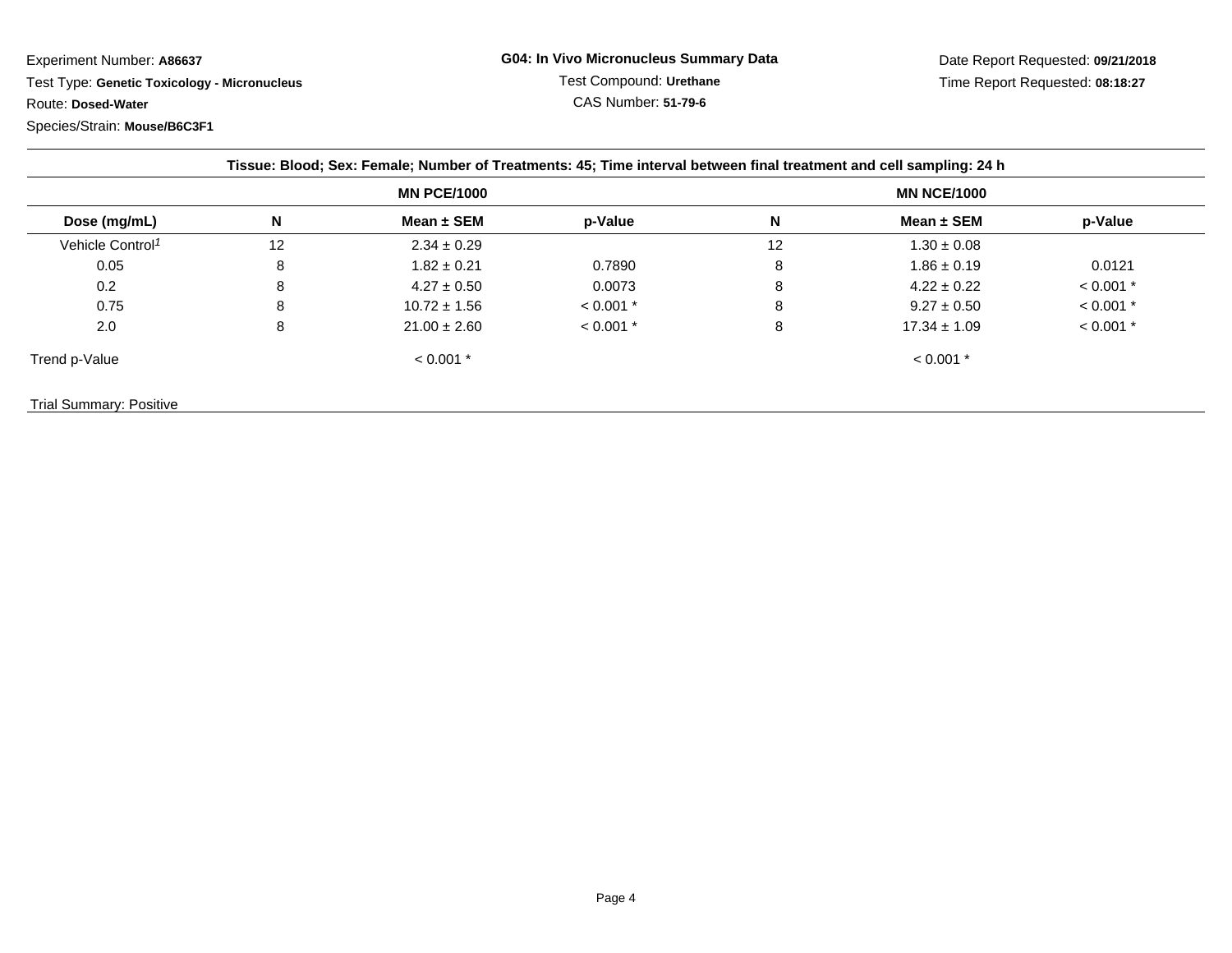Test Type: **Genetic Toxicology - Micronucleus**Route: **Dosed-Water**

|                              |    | <b>MN PCE/1000</b> |             |    | <b>MN NCE/1000</b> |             |
|------------------------------|----|--------------------|-------------|----|--------------------|-------------|
| Dose (mg/mL)                 | N  | Mean $\pm$ SEM     | p-Value     | N  | Mean $\pm$ SEM     | p-Value     |
| Vehicle Control <sup>1</sup> | 12 | $1.93 \pm 0.33$    |             | 12 | $1.56 \pm 0.09$    |             |
| 0.05                         | 8  | $2.39 \pm 0.38$    | 0.2377      | 8  | $2.02 \pm 0.15$    | 0.0591      |
| 0.2                          | 8  | $3.48 \pm 0.65$    | 0.0138      | 8  | $4.20 \pm 0.39$    | $< 0.001$ * |
| 0.75                         | 8  | $9.11 \pm 0.95$    | $< 0.001$ * | 8  | $9.95 \pm 0.57$    | $< 0.001$ * |
| 2.0                          | 8  | $23.00 \pm 1.76$   | $< 0.001$ * | 8  | $22.69 \pm 1.28$   | $< 0.001$ * |
| Trend p-Value                |    | $< 0.001$ *        |             |    | $< 0.001$ *        |             |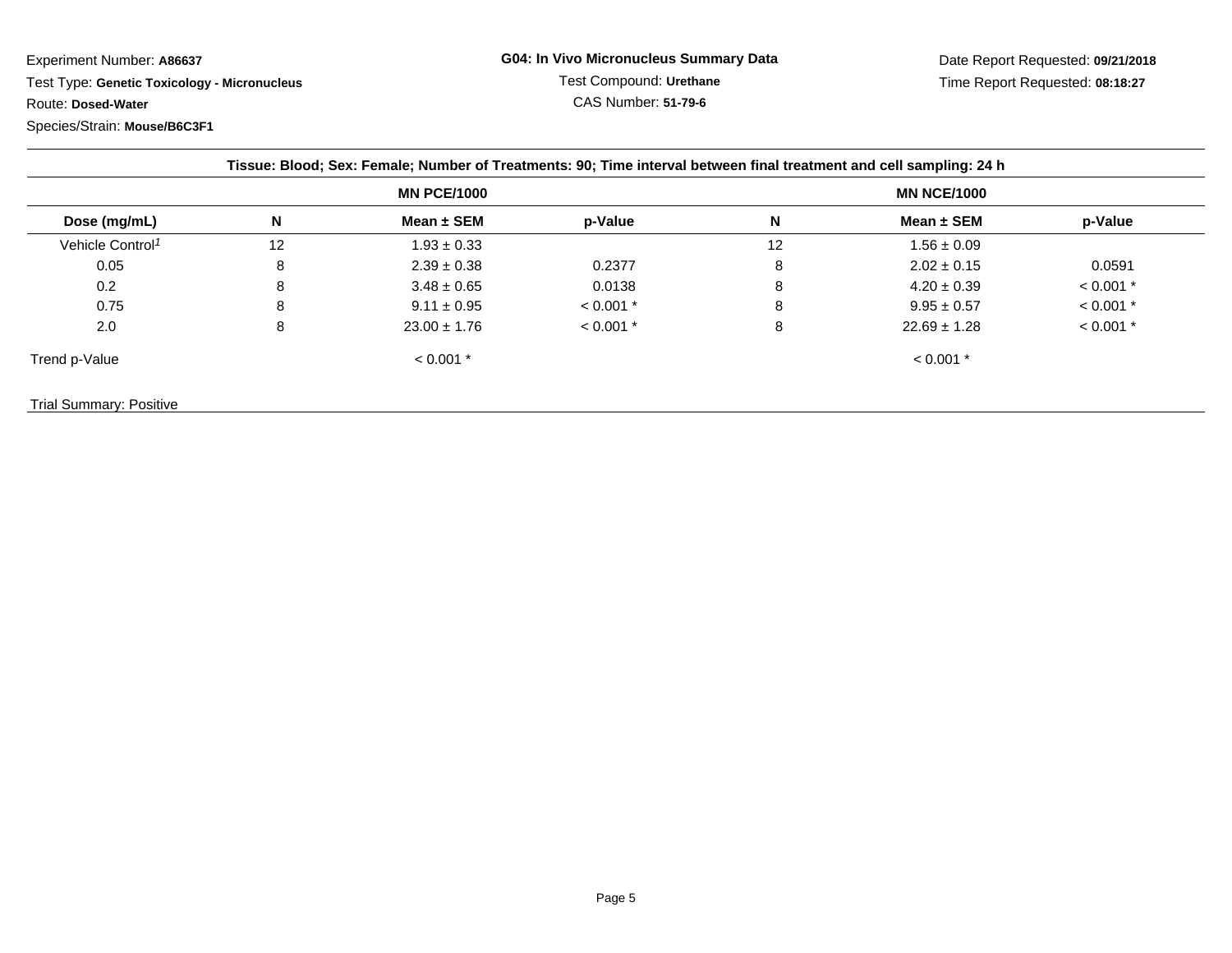Experiment Number: **A86637** Test Type: **Genetic Toxicology - Micronucleus**Route: **Dosed-Water**Species/Strain: **Mouse/B6C3F1**

|                              |    | <b>MN PCE/1000</b> |             |
|------------------------------|----|--------------------|-------------|
| Dose (mg/mL)                 | N  | Mean $\pm$ SEM     | p-Value     |
| Vehicle Control <sup>1</sup> | 12 | $2.33 \pm 0.28$    |             |
| 0.05                         | 8  | $3.13 \pm 0.44$    | 0.1430      |
| 0.2                          | 8  | $4.38 \pm 0.50$    | $0.0058*$   |
| 0.75                         | 8  | $10.75 \pm 1.13$   | $< 0.001$ * |
| 2.0                          | 8  | $27.50 \pm 3.94$   | $< 0.001$ * |
| Trend p-Value                |    | $< 0.001$ *        |             |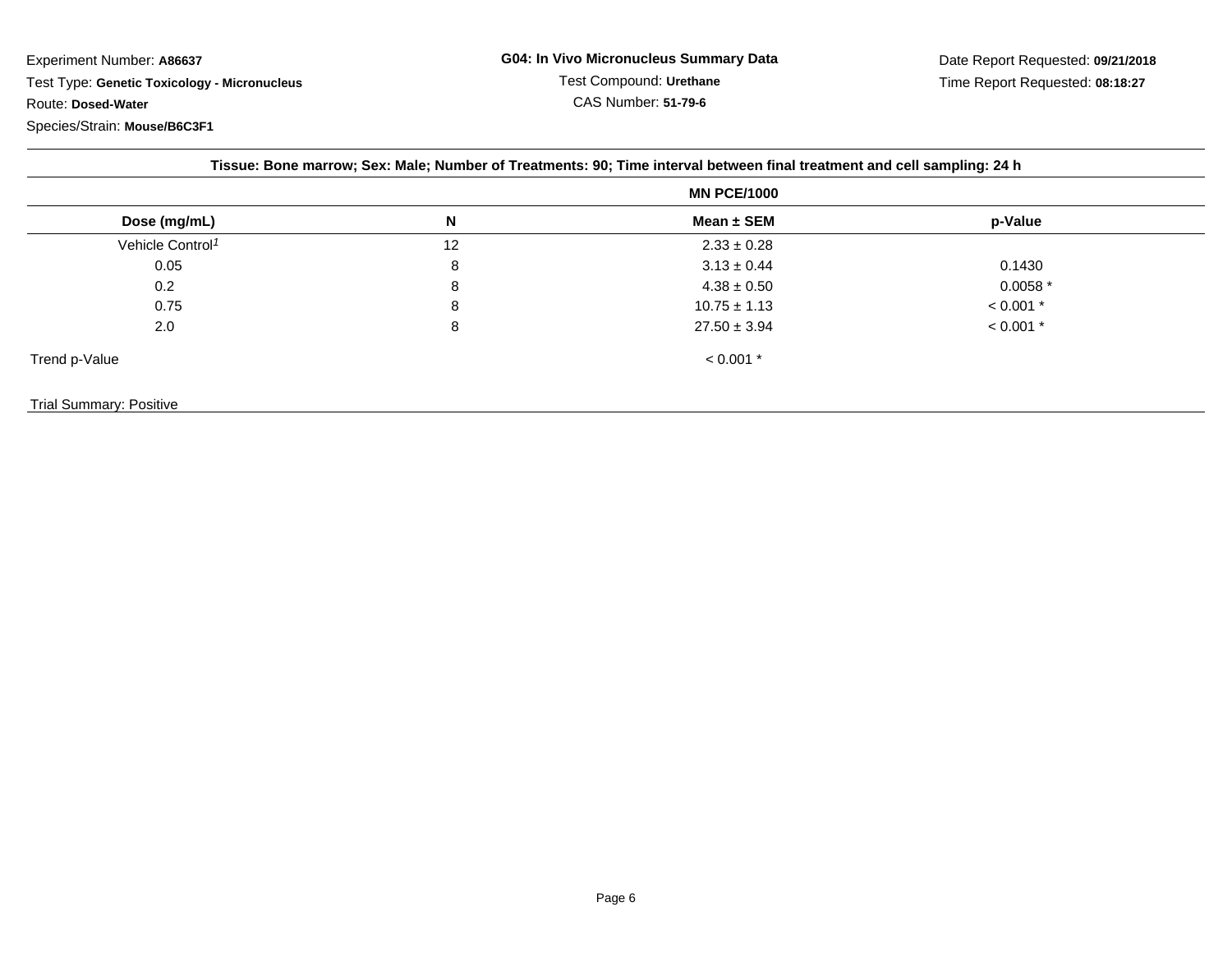Test Type: **Genetic Toxicology - Micronucleus**Route: **Dosed-Water**

|                                |    | Tissue: Bone marrow; Sex: Female; Number of Treatments: 90; Time interval between final treatment and cell sampling: 24 h<br><b>MN PCE/1000</b> |             |  |
|--------------------------------|----|-------------------------------------------------------------------------------------------------------------------------------------------------|-------------|--|
| Dose (mg/mL)                   | Ν  | Mean $\pm$ SEM                                                                                                                                  | p-Value     |  |
| Vehicle Control <sup>1</sup>   | 12 | $2.00 \pm 0.39$                                                                                                                                 |             |  |
| 0.05                           | 8  | $2.88 \pm 0.35$                                                                                                                                 | 0.1053      |  |
| 0.2                            | 8  | $4.50 \pm 0.60$                                                                                                                                 | $< 0.001$ * |  |
| 0.75                           | 8  | $10.88 \pm 0.81$                                                                                                                                | $< 0.001$ * |  |
| 2.0                            | 8  | $23.75 \pm 1.87$                                                                                                                                | $< 0.001$ * |  |
| Trend p-Value                  |    | $< 0.001$ *                                                                                                                                     |             |  |
| <b>Trial Summary: Positive</b> |    |                                                                                                                                                 |             |  |